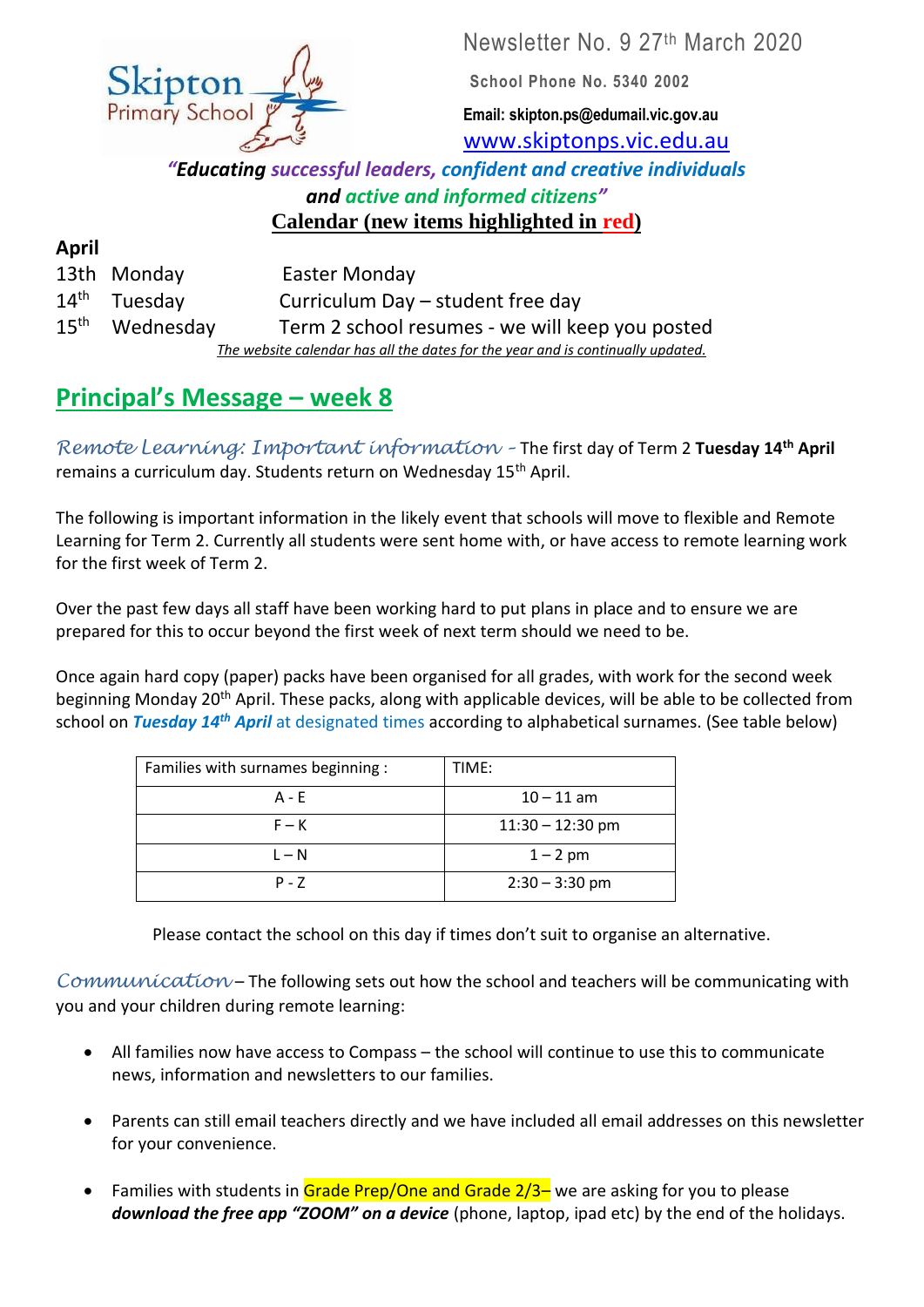Mrs. Brittain and Miss Lewis will be using this app to connect with students face to face during the school day (students will have a set time in which this communication will occur – you will be notified of this time by classroom teachers before the beginning of Term 2) Any families who have difficulty with this can let the school know next term and we will organise for you to have access to a school ipad with the app on ready to go.

 Grade 4 and Grade 5/6 - students will communicate with Miss Pollock and Mr Baker through the *"TEAMS"* app. Teachers will connect with students face to face during the school day (students will have a set time in which this communication will occur – you will be notified of this time by classroom teachers before the beginning of Term 2) and can collect their individual Netbooks from school on *Tuesday 14th April at their families designated time.* Children in both of these grades have had a lot of prior experience using this app with their teachers.

\*\* Please note – Before any students can collect a school device, a permission form will need your consent via Compass. This has been posted on Compass today.

I am aware that there has been a lot of information included in this newsletter – should you have any questions please email either myself [\(folkes.briana.k@edumail.vic.gov.au\)](mailto:folkes.briana.k@edumail.vic.gov.au) or Nat [Clark.Natalie.E@edumail.vic.gov.au](mailto:Clark.Natalie.E@edumail.vic.gov.au) and we will endeavour to help you.

## *Resources for parents –*

Access to free books for children to listen to - **<https://stories.audible.com/start-listen>**



Also check out "Maggie Dents: BONUS—how to talk to kids about coronavirus and guide your family through it" podcast.

*Principal Appointment* – I am pleased to announce the appointment of Nick Keating as the new principal of Skipton Primary school. Nick comes to Skipton with much teaching and leadership experience after working in a large P – 9 school in Tarneit, where he is currently in an Assistant Principal role. Nick is really looking forward to this next challenge, and I am sure he will be in touch with families shortly to introduce himself.

I would like to take this opportunity to say a very big *Thank yout* the staff, students and families of Skipton PS for allowing me to share the last six months with you all in my role as Acting Principal. I wish you all the very best over these coming weeks, and look forward to a time when I am able to come back out and visit  $\odot$ 

Thank you also for the well wishes and words of kindness and thanks of which I have received over the past week – It has been an absolute pleasure to be part of this wonderful school.

*Take care - Kind Regards,*

*Bri .*

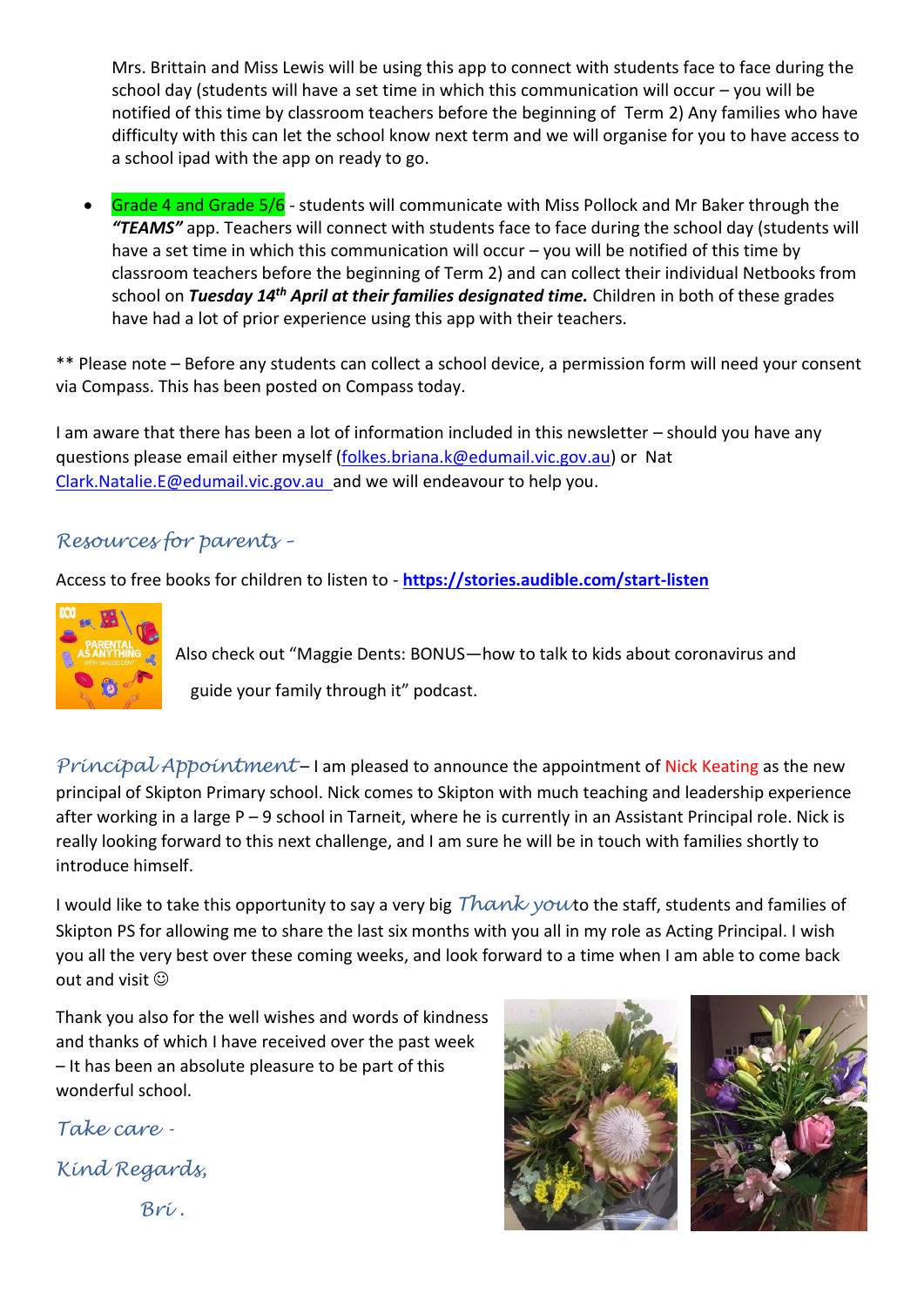Parent Reps email addresses: Prep/One- Kate Medson: Katie\_196@hotmail.com Grade 2/3 – Megan Read: megan@readfarming.com.au Grade 4- Tory Kennedy: victoriackennedy@gmail.com Grade 5/6 – Natalie Clark: Clark.Natalie.E@edumail.vic.gov.au **Don't forget to send through your postal address if your child wants a penpal for the holidays!**

# **Garden Roster**

We ask that each family take a fortnight to come in when convenient and do some gardening. Jobs include mowing including the nature strip, weeding and sweeping paths. First name in list to coordinate please.

19th March – 1st April: Fiona Meek, Michelle McIntyre, Helen Purvis 2nd April – 15th April: Jimmy Collins, Tim Dunne, Chris Shady 16th April – 29th April: Anthony Mulcahy, Rosie Weatherly, Nina Swanson

# **Parent Club**

Thank you to all parents for your generous donations for our Easter raffle. We ended up with 14 prizes and made over \$550.00 towards our school. The kids loved listening to see if their name was pulled out with the McAuliffes cleaning up with a couple of prizes. Thanks again and happy easter. Enjoy the chocolates and hot cross buns! Stay safe.

## **Class Messages**

## *Prep/One*

While the end of term has been quite eventful, challenging and strange for all of us, we cannot forget the wonderful, positive start the Prep/One students have made to the year.

We have already shared some great learning together in literacy and maths and they have become welladjusted to the school routine. They loved meeting their big buddies and were actively involved in the swimming program. They represented their houses proudly at the swimming sports. It is hoped we will all be back together soon but in the meantime, enjoy your break, have fun, relax and make all of your moments together count. When term two commences, know that, as always, we are prepared and you and your students will be well supported, whether that will be here at school or at home. Finally, Happy Easter everyone.

Di Britton Britton.Dianne.R@edumail.vic.gov.au

## *Dear Grade 2/3,*

Enjoy the extended holiday break with your families! If you have any questions please email me after the school holidays.

Email: [lewis.jessicak2@edumail.vic.gov.au](mailto:lewis.jessicak2@edumail.vic.gov.au)

Thanks!